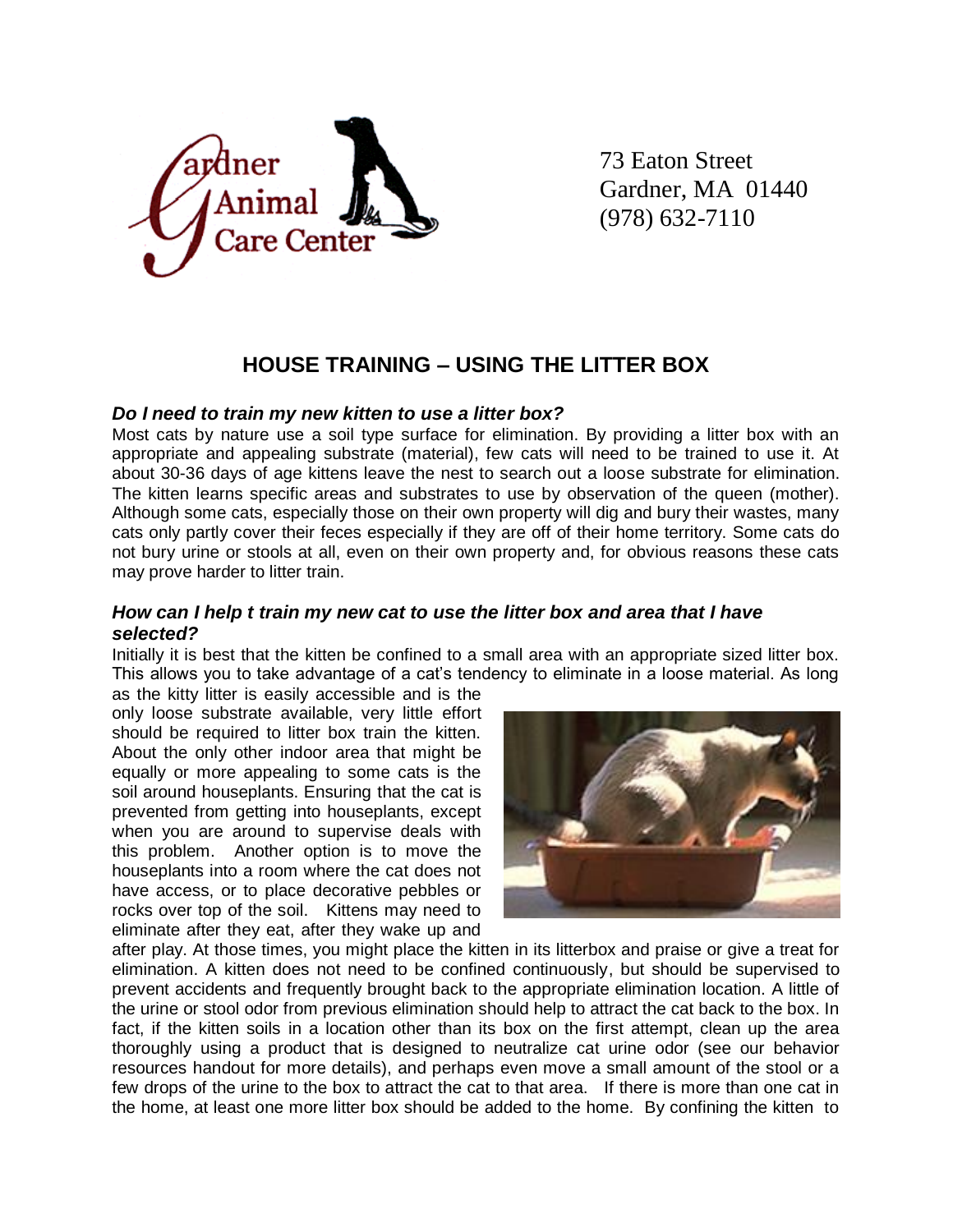an area with its own box, the kitten can establish regular litter habits without competition or threats from the other cats. This also provides for a more gradual and cautious introduction of the kittens to the other cats.

### *What type of litter material should I use?*

There are many types of litter materials available today. These include clay litter, fine "clumping" litter, plastic pearls, silica, recycled newspapers, wood shavings and many others. Some have materials added to control odor although scented litters may be aversive to some cats. The type you choose is up to you, although you might wish to seek guidance as to which litter types are safest if you have a kitten that tends to eat litter (as some young kittens do). Since the kitten will first start eliminating by following the cues of the queen, continuing with the same litter as used in the first home is helpful. Some studies have found that clumping litter may be preferable to more cats.

# *What size and type of litter box should I buy?*

Initially, the size of the litter box should be determined by the size of the kitten or cat. A very small kitten may need a box with shorter (lower) sides or a ramp for easier access. As the kitten grows, a larger box is generally more appropriate. Some owners prefer litter boxes with covers on them. This is acceptable if it is acceptable to the cat. You need to be sure that the cat can



negotiate the opening by stepping into it and that the cat is not too large to fit into the opening. Over time be certain to increase the size of the box if necessary to accommodate the cat's needs.

# *Where should I put the litter box?*

The litter box should be placed in a location that is easily accessed by the cat, yet out of the way. Try to avoid congested household areas. The cat should have some privacy and quiet to eliminate. Laundry and furnace rooms are often used but be sure that noise from household equipment is not disruptive and aversive to your cat. Make sure that the cat does not get locked out of the room at a time when it may have to eliminate. Try to put the litter box in an area that is convenient for you to check on and keep clean. Do not put food and water bowls immediately next to the litter box. If there are dogs in the home, then the litter box should be located where the cat can eliminate without being bothered by them.

## *How often should I clean the litter box?*

One of the most important factors in continued litter box usage by house cats is cleanliness. Cats are very fastidious animals, and spend time each day making sure their coat, feet and face are clean. One can assume that they would like a clean place to eliminate. The number of cats in the home and litter usage determines the time between litter cleaning. Fecal material should be removed after each bowel movement, if possible and the box should be cleaned or scooped of urine wastes on a daily basis, whether the litter material type is clumping or plain. Litter should be changed weekly. Some clumping litters form fairly hard clumps (which may not be flushable) that are easy to scoop in their entirety and leave little residue behind. These types of litter may only need to have the box cleaned every few weeks; however remember to refill the litter to maintain sufficient depth after each scooping. Remember that each cat is an individual.